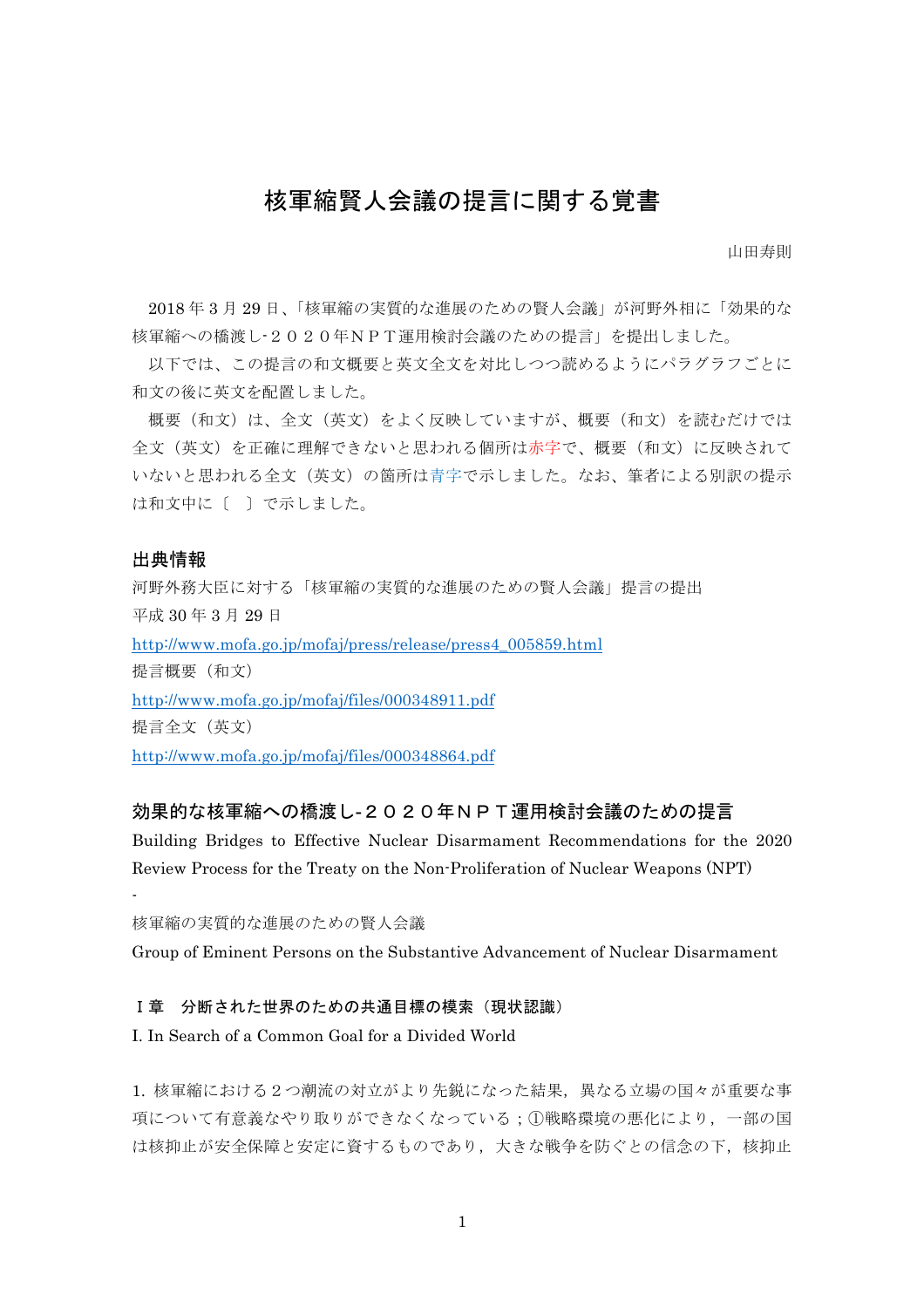への依存を改めて確認している。②一方,他の国や被爆者を含む市民社会は,核兵器禁止 条約の採択に見られる様に、核兵器使用の悲惨な人道的結末のリスクへの深い懸念から, 核兵器の即時の廃絶を追求している。

1. The vision for a world without nuclear weapons has become blurred and needs to be refocused. Two opposing trends in disarmament have come into sharper relief. Deepening concerns over the deteriorating strategic environment impel some states to reaffirm reliance on nuclear deterrence in the belief that nuclear deterrence benefits national and international security and stability and prevents a major war. At the same time, other states and civil society groups, including hibakusha, seek the total elimination of nuclear weapons without further delay, based on deep concerns about the risks of catastrophic humanitarian consequences of nuclear use, as reflected in the adoption of the Treaty on the Prohibition of Nuclear Weapons (TPNW). This divide has deepened and become so stark that states with divergent views have been unable to engage meaningfully with each other on key issues.

2. 核軍縮をめぐる停滞は維持できるものではなく、核の秩序が崩壊することはどの国にと っても利益とはならない。NPT(核兵器不拡散条約)第6条に基づいて国際的な安全保 障環境を改善しながら「核兵器のない世界」を追求することが共通の利益。国際社会は立 場の違いを狭め,無くすために,共通の基盤を見出すべく,議論における礼節を取り戻し, 多様な意見を尊重する必要がある。

2. The Group of Eminent Persons strongly believes that the stalemate over nuclear disarmament is not tenable. Whatever the disagreements expressed by states regarding the NPT process and the TPNW, it is not in any state's interest to allow the foundation of the global nuclear order to crumble. Rather, it is a common interest of all states to improve the international security environment and pursue a world without nuclear weapons in line with Article VI of the NPT. The international community must move urgently to narrow and ultimately resolve its differences. Civility in discourse and respect for divergent views must be restored to facilitate a joint search for a common ground for dialogue, where all parties even though they might have different perspectives can work together to reduce nuclear dangers.

3. 各国は直ちに Ⅱ 章に記されている橋渡しの措置に取り組まなければならない。これらは, NPTの今次運用検討プロセスにおいて,同プロセスの実施の促進と,異なるアプローチ を収斂させるための基盤を創出する観点から,核軍縮・不拡散を活性化するために必要。

3. Against this backdrop, the Group recommends that states should, with a sense of urgency, undertake the bridge-building measures prescribed in Part II. This is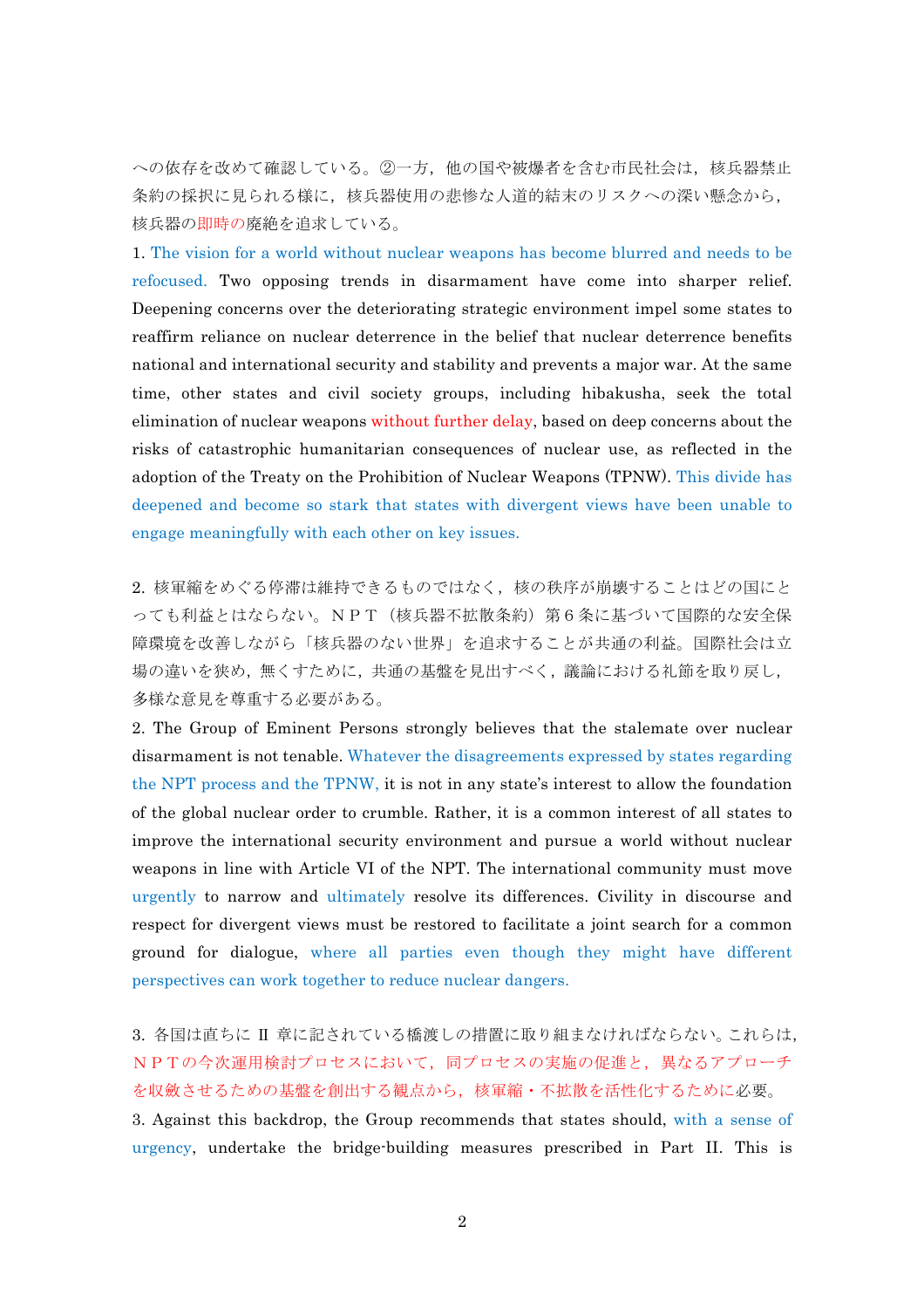necessary to re-energize nuclear disarmament and non-proliferation during this cycle of the NPT review process, enhance the process itself and lay the ground for converging different approaches.

## ●核軍縮・不拡散体制を維持するための前提

Premises for upholding the nuclear non-proliferation and disarmament regime

4. 73年の不使用の実行に裏打ちされた「核不使用の規範」は,あらゆる手段で維持され なければならない。

4. The norm of non-use of nuclear weapons, which is backed by the 73-year practice of non-use, must be maintained by all means.

5. NPTは「核兵器のない世界」という共通の目標の前進に向け引き続き中心的な存在。

5. The NPT remains central to advancing our common goal of a world without nuclear weapons.

6. NPTを維持するため、全ての加盟国は究極的な核廃絶に向けた共同のコミットメント と過去の運用検討プロセスにおける合意を実現させなければならない。また,中東非大量 破壊兵器地帯に関する会議が、中東の全ての国の出席を得て早期に開催されるべく、全て の関係するNPT加盟国及び国連が取り組まなければならない。

6. To preserve the NPT, all states parties should fulfill their joint commitment to the ultimate total elimination of nuclear weapons, and to the implementation of the Decisions on Principles and Objectives and Strengthening the Review Process of 1995 and the Final Documents of 2000 and 2010. Based on the resolution adopted in 1995 and Action Plan agreed in 2010, the concerned regional actors and co-sponsors/conveners – the Russian Federation, the United Kingdom, and the United States – in close communication with interested states parties to the NPT and the United Nations, should work to convene as soon as possible a conference on the Middle East Zone Free of Nuclear Weapons and other Weapons of Mass Destruction to be attended by all states of the region of the Middle East.

7. CTBT(包括的核実験禁止条約)は「核実験の不実行の規範」の強化及び軍縮・不拡 散にとり不可欠な役割。付属書 Ⅱ の国の遅滞のない署名/批准及び実験の不実施と,検証メ カニズムの有効性等の維持に向け更なる取組を求める。

7. The Comprehensive Nuclear-Test-Ban Treaty (CTBT) plays a critical role in reinforcing the norm of non-testing, preventing nuclear proliferation, and contributing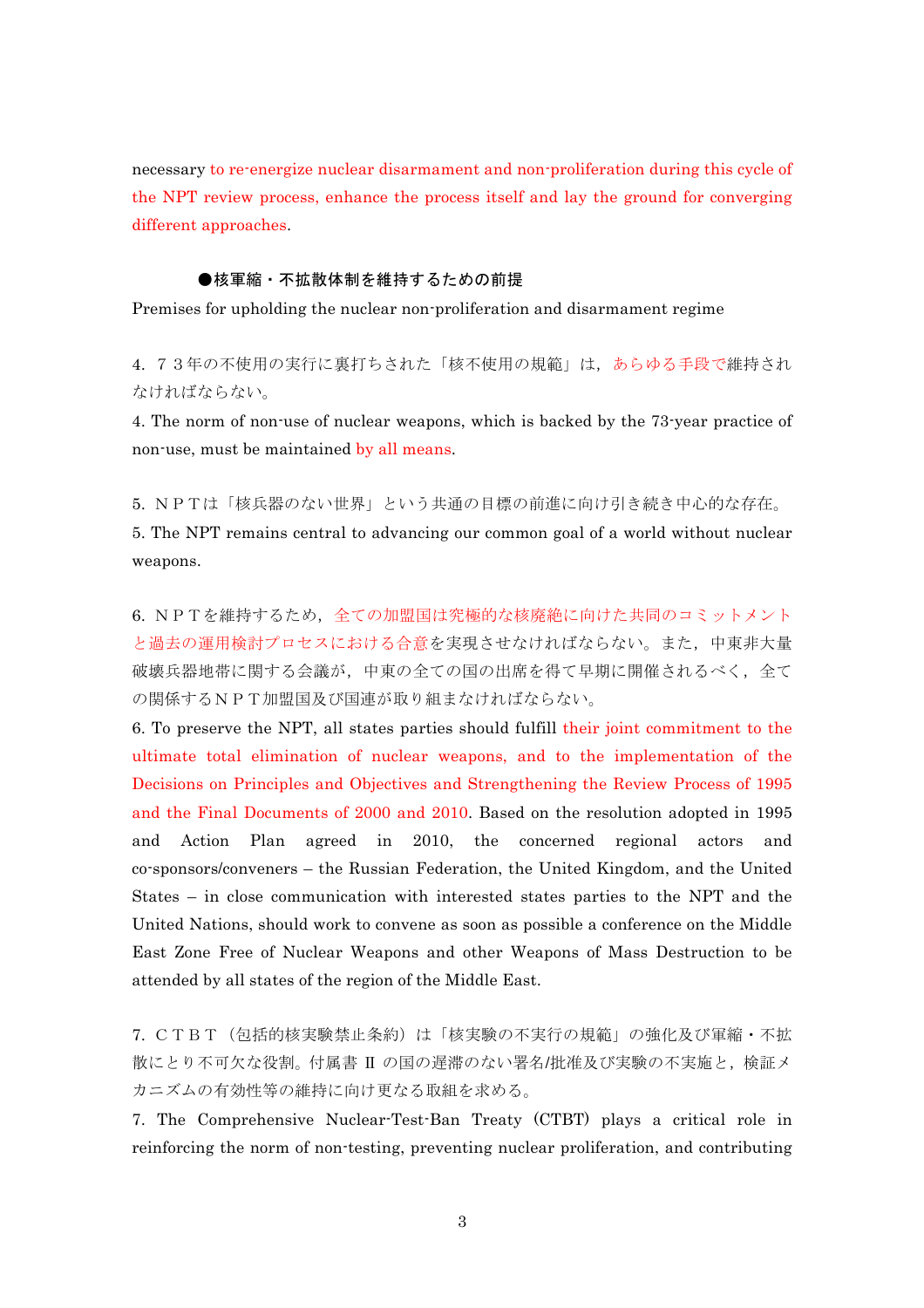to nuclear disarmament. The Group urges the remaining Annex II States to sign and/or ratify the treaty without further delay and calls upon all states to refrain from nuclear testing. All states should make extra efforts to maintain the effectiveness of the treaty's verification mechanisms and the Provisional Technical Secretariat and ensure adequate funding.

8. 米露の軍備管理の枠組みは国際の核軍備及び脅威の削減の基礎。両者は核戦力の更なる 削減に向けて枠組みの再構築に努力すべき。最も喫緊の課題は、新START条約(新戦 略兵器削減条約)の5年延長。

8. The Russia-US nuclear arms control framework constitutes a fundamental basis for the global nuclear arms and threat reduction effort. The Group urges the Russian Federation and the United States to spare no effort to re-engage and to rehabilitate the framework to secure further reductions in nuclear forces. The most urgent task is the extension of the New Strategic Arms Reduction Treaty (New START) for five years.

9. JCPOA(イランに関する包括的共同作業計画)を全ての関係国が完全に遵守するこ とは核不拡散レジームの一体性にとり不可欠。

9. Full compliance by all parties with all elements of the Joint Comprehensive Plan of Action (JCPOA) is essential to the integrity of the nuclear non-proliferation regime. All stakeholders should continue to support full implementation of the JCPOA, which is underpinned by United Nations Security Council Resolution (UNSCR) 2231.

10. 北朝鮮の核・弾道ミサイル開発の危機による悲惨な結末は防止されなければならない。 全ての当事者は,本件の平和的解決及び完全に検証可能で不可逆的な朝鮮半島の非核化に 向けあらゆる努力をしなければならない。

10. Catastrophic consequences from the North Korean nuclear and missile crisis must be prevented. All stakeholders are urged to make every effort to resolve the problems through peaceful means, and to achieve the complete, verifiable and irreversible denuclearization of the Korean Peninsula.

#### Ⅱ 章 橋渡しの取組

II. Bridge Building Actions

11. 橋渡しの取組は,核廃絶を実現するための明確で共通のビジョンを見出すものでなけれ ばならない。橋渡し役は,アプローチの対立を生んでいる本質的な事柄についての議題を 検討すべき。特に,NPTの目的に対する核兵器国及び非核兵器国による共通のコミット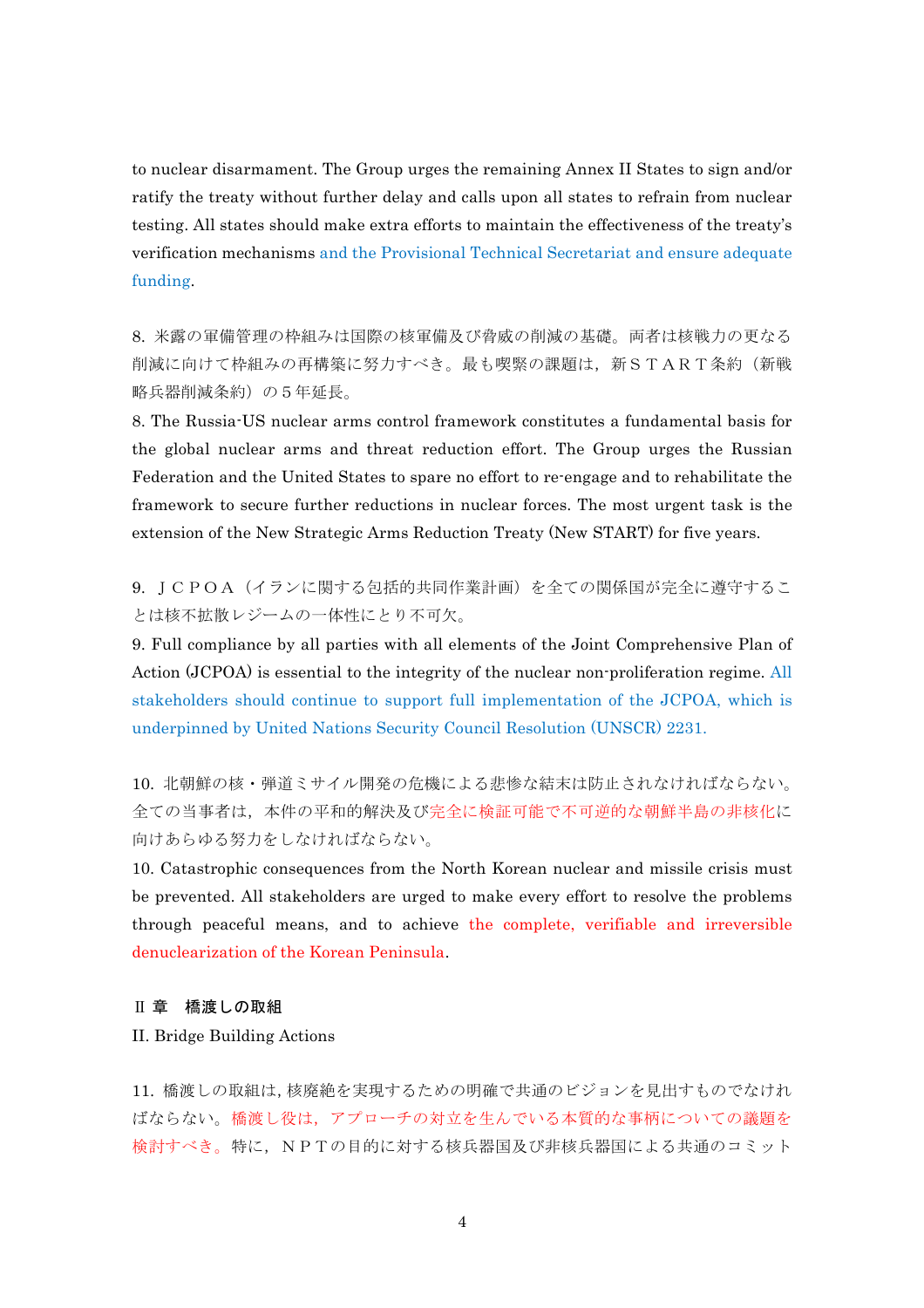メントは,橋渡しにとり有益な出発点。賢人会議は,政府と市民社会が協力し効果的な役 割を果たせるとの認識の下,以下の 取組を提言する。

11. A range of activities to build bridges across the nuclear disarmament divide should be designed to yield a clear common vision for achieving a world without nuclear weapons. "Bridge builders" should consider developing an agenda that requires diverse states to openly address the fundamental issues and questions that create the divide, so that possible pathways to common ground can be identified and concrete effective steps toward nuclear disarmament can be taken. In particular, despite their diverging approaches to achieving nuclear disarmament, the common commitment of nuclear-weapon states and non-nuclear-weapon states to the objective of the NPT offers a useful point of departure for bridge-building. The Group recommends the following actions with the recognition that governments along with civil society organizations can jointly play effective roles.

## ●NPT運用検討プロセスの実施の強化

Enhancing the implementation of the NPT review process

12. 全締約国は,ステートメントや現実的・実践的な提案を通じて,条約への当事者意識を 示さなければならない。これらは,報告,橋渡しの提案や,次の運用検討サイクルで実施 される無条件の自発的な取り組み等が考えられる。

12. All NPT states parties should demonstrate ownership of their treaty – in statements but also by making concrete and practical suggestions. These could be unconditional voluntary actions, reports on treaty implementation and bridge-building proposals that demonstrate states' commitments during the review cycle.

13. NPTプロセスにおける国別報告は更に有効に活用できる。例えば,第3回準備委員会 にて核兵器国による報告の後,その他の加盟国や市民社会と双方向の議論をすることは有 益。また,核兵器国が核軍縮に向けて想定する現実的・実践的な措置についての情報も有 益。

13. National reports can be better utilized in the NPT strengthened review process. In particular, it would be useful to convene a session at the third PrepCom, at which nuclear-weapon states explain their national reports, followed by an interactive discussion with other states parties and civil society participants. Information on steps towards nuclear disarmament envisaged by the nuclear-weapon states in the step-by-step approach would be helpful.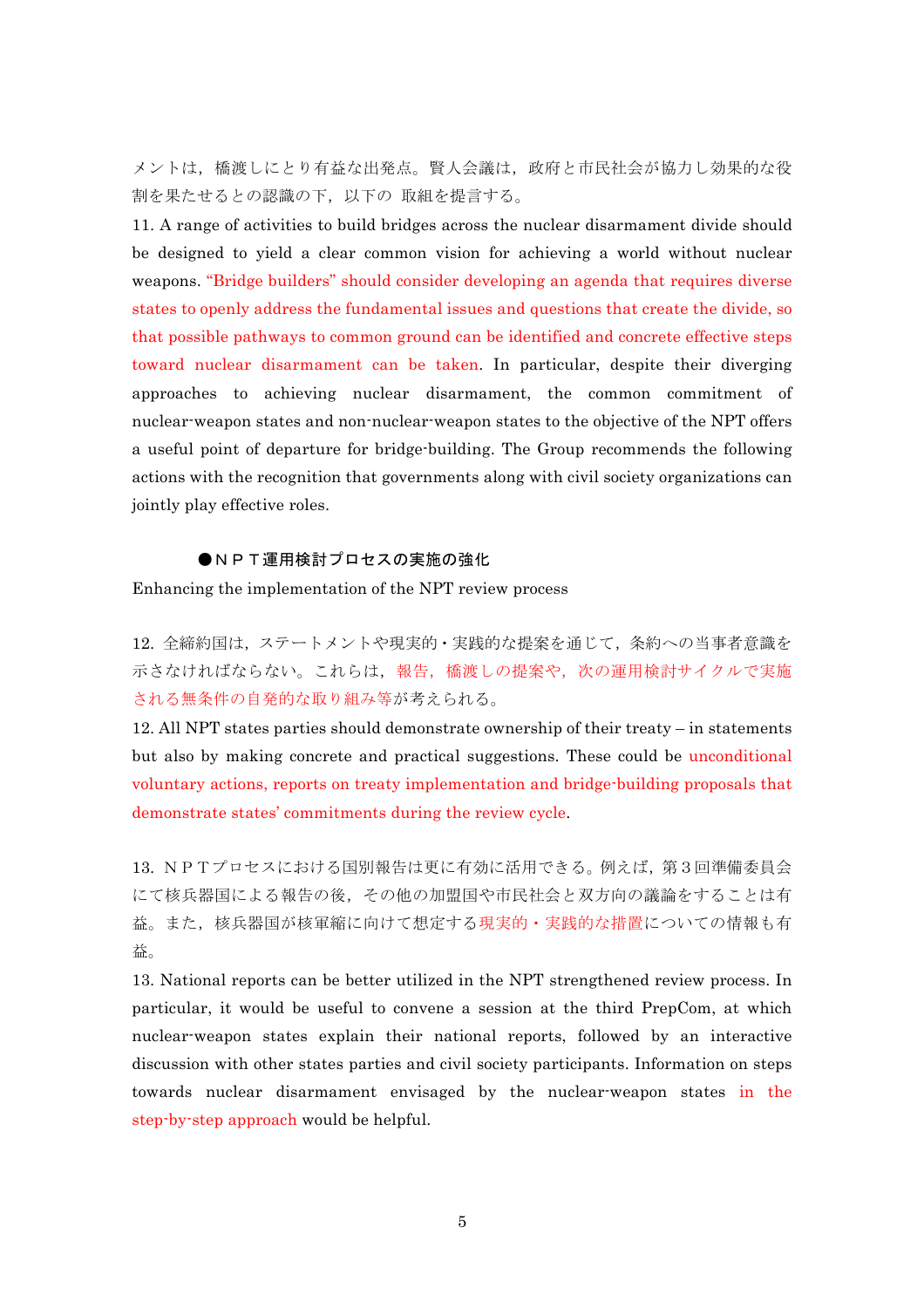14. 橋渡し役は核兵器国及び非核兵器国を巻き込み,①脅威の削減,リスクの削減,②核軍 縮に伴う安全保障上の懸念への対処,③全ての国の間での信頼を促進するため,透明性を 高める取り組みとその理解を促すための対話を発展させる取り組みを行うべき。この対話 は核弾頭の削減,ドクトリン及び政策面の透明性といった具体的措置にも対応するものに なり得る。

14. "Bridge builders" could take initiatives in fostering a dialogue, involving both nuclear-armed states and non-nuclear-weapon states, to improve understanding of and develop enhanced transparency measures intended to: (1) contribute effectively to threat reduction and risk reduction; (2) address security concerns incurred during the process of nuclear disarmament; and (3) improve confidence and trust among all types of states – nuclear-armed states, states under extended nuclear deterrence and TPNW proponent states. The dialogue could address relevant issues, such as concrete measures for reduction, transparency about doctrine, and the policy dimensions of nuclear arsenals, through interactive discussions rather than repetitive statements. In addition, the dialogue should review the content, format, and cost of national reports.

#### ●橋渡しの基盤としての信頼醸成措置

Confidence-building measures as a foundation for bridge building

15. 核兵器国は,拡大抑止の下にある国々と協力の上で,国家安全保障政策における核兵器 の役割を低減する方法を見出さなければならない。

15. Nuclear-armed states, in cooperation with states under extended nuclear deterrence arrangements, should find ways to reduce the role of nuclear weapons in national security policies.

16. 核兵器国は,安保理決議第984号に記されている,NPT上の非核兵器国と非核兵器 地帯条約の加盟国への消極的安全保証に関するコミットメントを強化しなければならない。 それができない国は理由を説明すべき。

16. Nuclear-weapon states should strengthen negative security assurance commitments enshrined in UN Security Council Resolution 984 to NPT non-nuclear-weapon states and states parties to treaties on nuclear-weapon-free zones. Those who are not able to do it should explain why. Nuclear-weapon states also should consider how to best utilize declaratory policies for confidence-building, including suggesting ways that would allow more empirical assessments that stated declaratory policies are actually operative.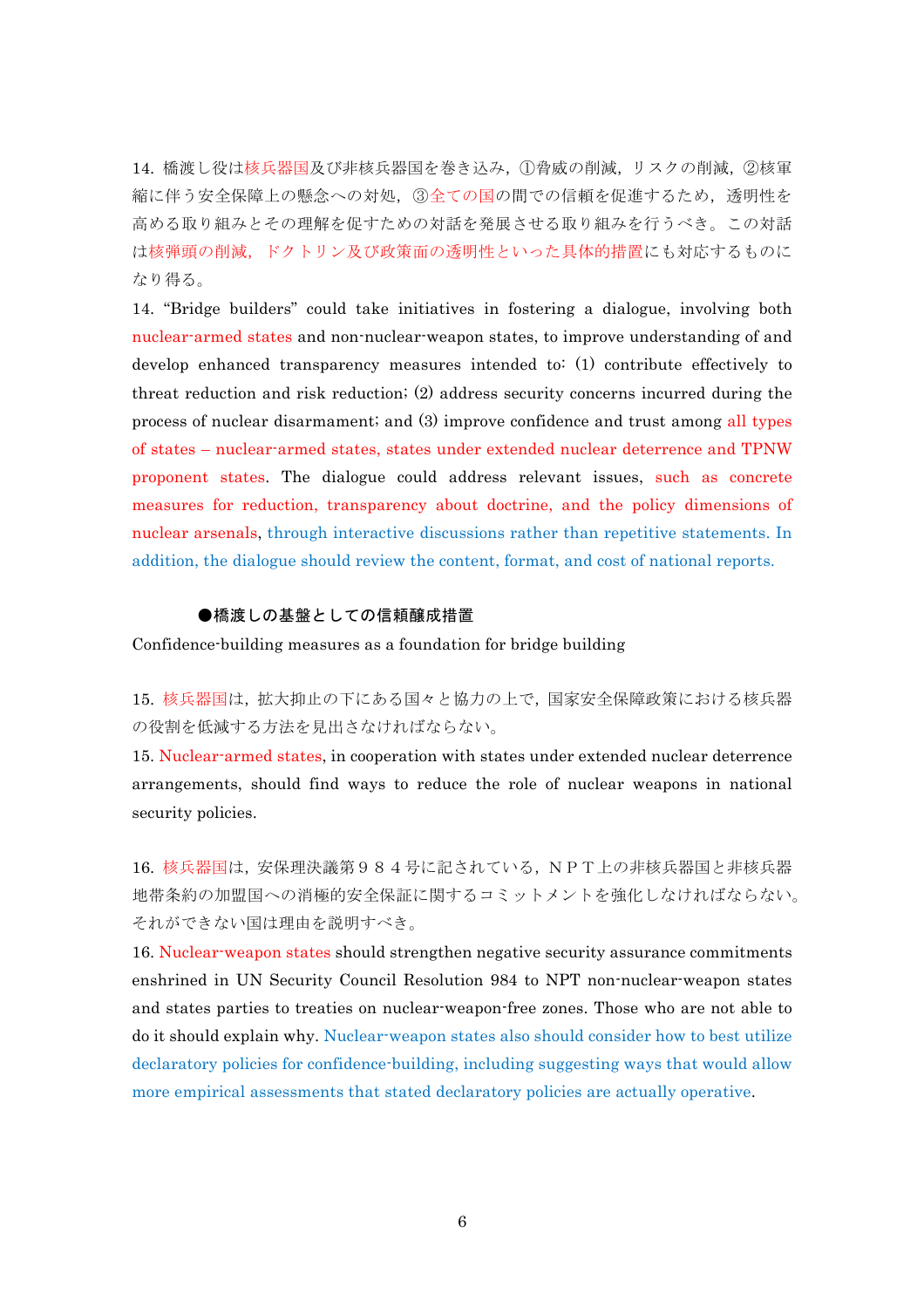# ●異なるアプローチを収斂するための基盤作り

Preparing the ground for convergence of different approaches

# (1) 核軍縮のための要素の特定

A) Identifying elements of nuclear disarmament

17.現在,安全保障を促進し,検証と強制が可能な核軍縮について広く共有された理解はな い。国際社会は,核軍縮を可能とするためにこの点を明確にするための課題に取り組むべ き。

17. There currently exists no widely shared understanding of what security-enhancing, verifiable and enforceable nuclear disarmament should entail. The international community will not be able to decide on and implement nuclear disarmament without more clarity on what it will require. States that rely on nuclear deterrence – directly or through alliances – and states that support immediate prohibition should take up this challenge in the NPT process as well as through other forums.

#### (2) 核軍縮の監視,検証及び遵守のメカニズムの構築に向けた取組の強化

B) Intensifying efforts to develop monitoring, verification and compliance mechanisms

18. 検証メカニズムは核廃絶に向け必要なステップであり,プロセス自体が全ての国の間の 信頼醸成に資する。

18. Development of effective monitoring, verification and compliance mechanisms is necessary for the achievement of nuclear disarmament. The process of developing such means should in itself help build confidence among nuclear-armed states and between nuclear-armed states and non-nuclear-weapon states.

19. 核兵器の解体とその結果生じる軍事利用可能な核物質を監視・検証するための,信頼性 と費用対効果が高く技術的に実現可能な方法の検討について,国際的に様々な取り組みが 行われている。それらの取り組みが相互に協力し,成果がNPT運用検討プロセスに報告 されるべき。

19. Several initiatives are currently being undertaken by individual states and groups of states, including nuclear-weapon states and non-nuclear-weapon states, to investigate technologies, techniques and methodologies to ensure effective monitoring and verification of nuclear disarmament. Reliable, cost-effective technologies that provide a high level of confidence without disclosure of sensitive information to non-nuclear-weapon states should be the goal. Current efforts should be continued and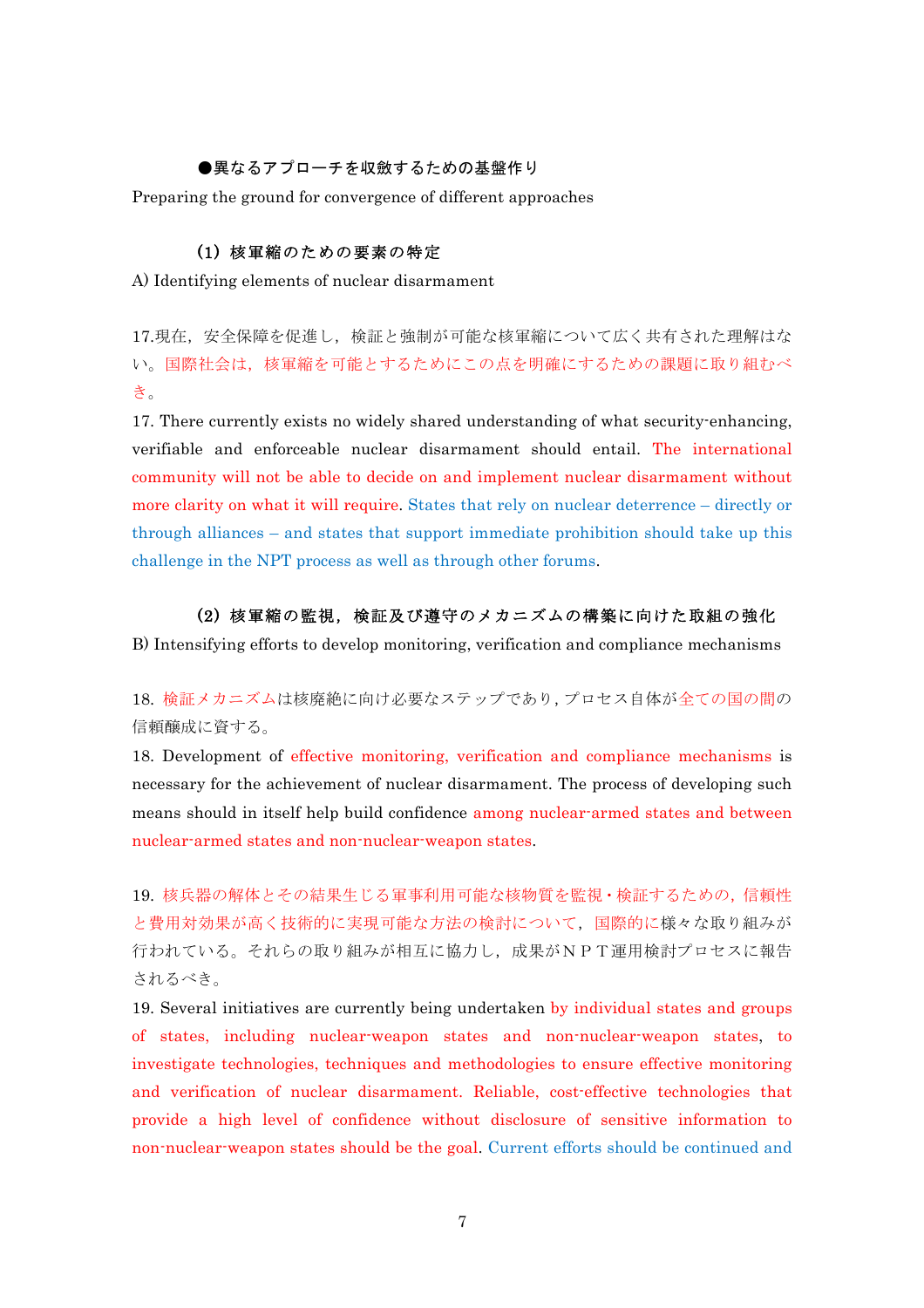afforded the necessary resources. Ideally, there should be collaboration among current initiatives to help accelerate progress, with regular reports to the NPT review process. All states should begin to consider how they might contribute to monitoring and verification.

20. 全ての関係国により,NPT第1条及び第2条に反するような機微な情報の開示なしに 検証活動を行うことが出来る可能性を確認するための技術的な研究が国連の下で実施され るべき。

20. A technical study under the auspices of the UN should be undertaken that would ascertain the possibility of conducting verification activities without disclosure of sensitive information (such disclosure would run counter to the provisions of Articles I and II of the NPT), and lay the ground for further efforts to develop nuclear disarmament verification mechanisms involving all interested NPT states parties.

21. 更に大きな課題は,各国に法的拘束力のある義務の遵守を保障する方策を作り又それに 合意させること。各国が核軍縮が効果的で恒久的なものであるとの自信を持つため,メカ ニズムは迅速な強制を保障する必要がある。

21. An even greater challenge than ensuring effective monitoring and verification is to design and agree on measures to ensure compliance by states with their legally binding obligations, including the use of enforcement measures, when non-compliance occurs. Among the worst-case scenarios that must be confronted is the "breakout" of a state from a nuclear-weapon-free world by acquiring a nuclear weapon or weapons. To give all states the confidence that nuclear disarmament will be effective and durable, agreed mechanisms must be created to ensure timely enforcement. Research into this relatively neglected but vital subject should be accelerated both by governments and civil society, and results shared in the NPT review process.

22. 兵器用核物質(高濃縮ウラン及び兵器用プルトニウム)の管理は,軍縮にとり不可欠。 各国は核兵器用核分裂性物質の生産を終了することが望まれ,生産を継続する国について は終了できない理由を明らかにすることが望まれる。

22. The control of weapons-usable fissile material – highly enriched uranium (HEU) and weapons usable plutonium – is both a near term imperative and a prerequisite for disarmament. States are encouraged to end production of fissile material for nuclear weapons; those that continue to produce such material are encouraged to clarify what prevents them from stopping.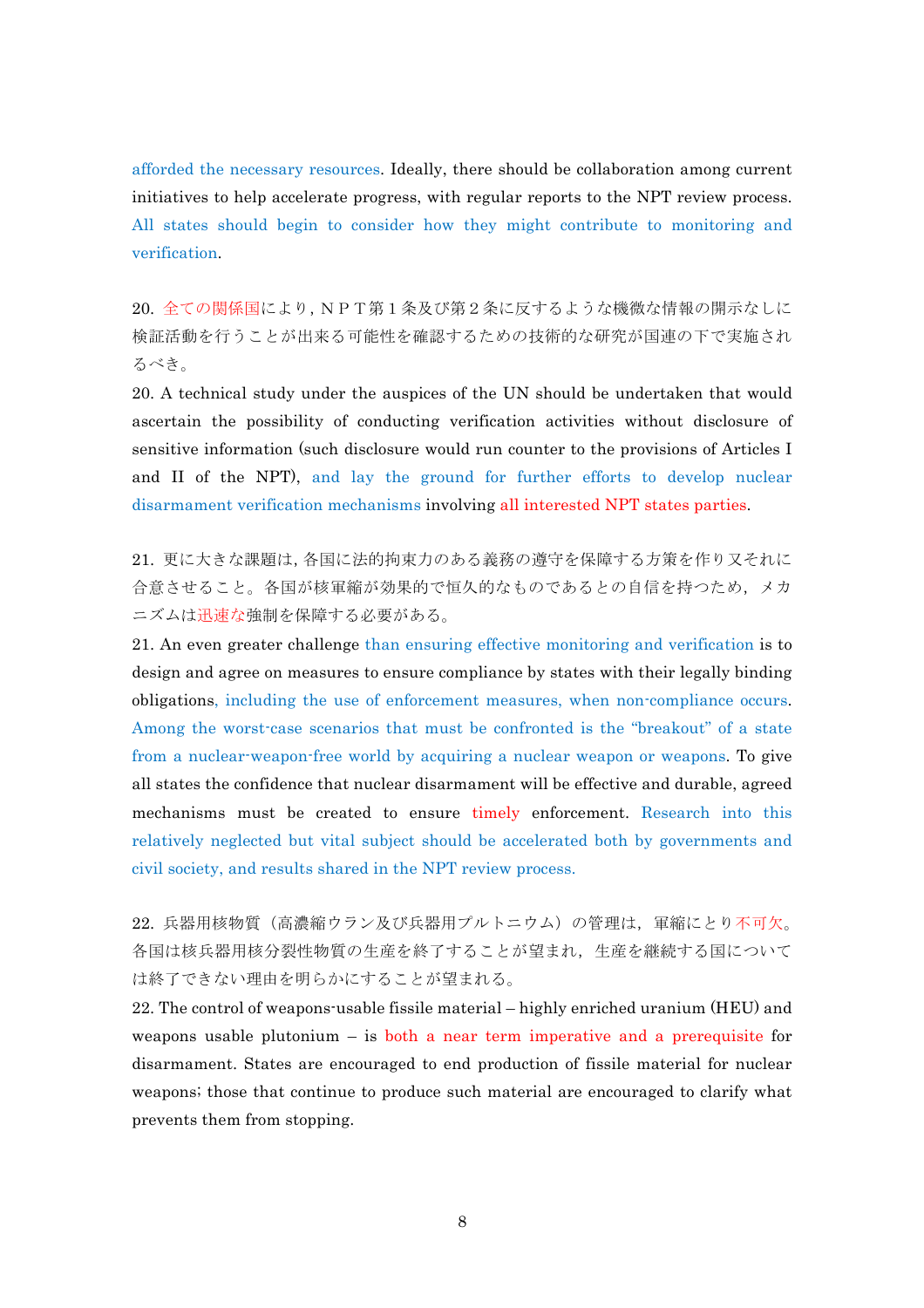23. 全ての国は以下に取り組むべき;①存在する軍事用核物質のストックについて最高基準 の防護及び危機管理の保障,②以前兵器に使用されていた余剰核物質の不可逆的で検証可 能な廃棄のための,広く受け入れられた技術の開発に向けた協力。

23. In this regard, all states should: a) Ensure the highest standards of physical protection and security for existing stocks of such material; and b) Work cooperatively to develop widely accepted techniques for the irreversible and verifiable disposition of excess ex-weapons fissile material.

24. 「核兵器のない世界」には、核物質についての生産を管理し、既に存在する物質の検証 説明〔検証可能な計量〕,核兵器製㐀のための使用についての〔を禁じる〕適切な保障措置, 不可逆で検証可能な廃棄についての,合意された法的拘束力のあるグローバルな体制が必 要。

24. A world free of nuclear weapons will require an agreed, legally-binding global regime that regulates production, provides verifiable accounting of existing material, provides adequate safeguards against its use in nuclear weapon, and disposes of it in an irreversible and verifiable manner. This regime should include effective provisions to ensure that HEU used in nuclear-powered warships or civilian uses cannot be diverted to weapons use. All states possessing HEU or weapon-usable plutonium should work toward developing the characteristics of such a regime.

#### (3)安全保障と軍縮の関係に関する「困難な問題」に取り組む議題の設定

C) Setting a nuclear disarmament agenda that addresses hard questions about the relationship between security and disarmament

25. 核抑止の効用について国家の中及び間に根本的相違がある。核廃絶のためには,相違を 受け入れた上で調整すべき。核抑止は安定を促進する場合もあるとはいえ,長期的な国際 安全保障にとり危険なものであり,全ての国はより良い長期的な解決策を模索せねばなら ない。

25. There are fundamental differences within and between states regarding the utility of nuclear deterrence. The existence of these differences needs to be accepted and addressed constructively if they are then to be reconciled in a way that will make the elimination of nuclear arsenals possible. Proponents and opponents of nuclear deterrence must persist in bridging their differences. Although nuclear deterrence may arguably enhance stability in certain environments, it is a dangerous long-term basis for global security and therefore all states should seek a better long-term solution.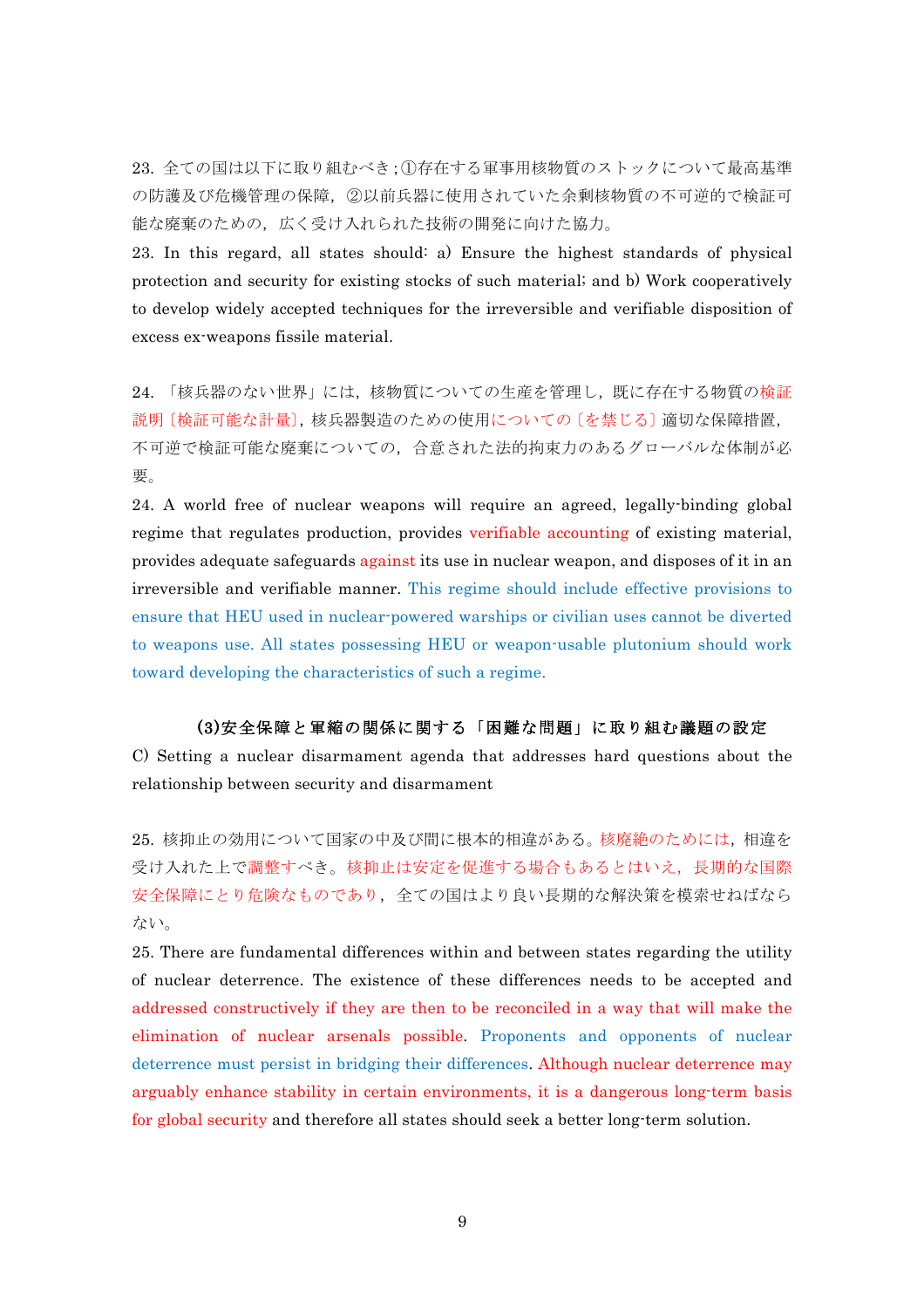26. 当面全ての国は以下に取り組むべき;

①核戦争に勝者は無く,戦われてはならないことの再確認,

②議論に礼節を取り戻すこと。そのような礼節なしに協力はできない。

26. Meanwhile, all states should:

a) Reaffirm the understanding that nuclear war cannot be won and should never be fought; and

b) Restore civility in discourse, without which there is no cooperation.

27. 加えて、核保有国は、以下に取り組むべき; ①核戦争を遂行するドクトリンを控える,

②核兵器使用の脅威を基礎とした威圧的行動を控える。

27. In addition, nuclear-armed states should:

a) Eschew any nuclear war-fighting doctrine; and

b) Refrain from coercive action based on the threat of use of nuclear weapons;

28. 橋渡しをする国は、以下を可能とする誠実な対話の場を立ち上げるべき;

①効果的な措置やベンチマークを伴う核軍縮のプロセスや枠組み創出の追求,

②全ての国のための共通の基盤を作るため,以下に対応する「困難な問題」を含む議題の 設定;(1)自衛権に関する問題(国家存立に関わる究極的な状況において,国際人道法を勘 案し,核兵器の人道的結末や文民・非戦闘員及び環境を考慮した上で,限定的な核による 威嚇や核使用の可能性について),

(2)国際の平和と安全を保持しながら「核兵器のない世界」を実現していくにあたって、人 間の安全保障を担保することについて,

③核軍縮が直面している究極のジレンマの解決の追求(全ての国の安全を保障しながらレ ジームの下での義務の遵守と適時の軍縮の強制を両立させる方法)。

28. "Bridge builders" should launch honest dialogue that:

a) Seeks to design a disarmament process or framework with effective measures and benchmarks;

b) Aims to establish common ground for all states by setting an agenda comprised of hard questions that: (1) address the right of self-defense, which under extreme circumstances of national survival could envisage the possibility of limited threat of use or use of nuclear weapons, mindful of international humanitarian law, taking into account the humanitarian consequences of nuclear weapons and protection of civilians, non-combatants and the environment; and (2) ensure that human security is considered in designing a world free of nuclear weapons, while preserving international peace and security; and